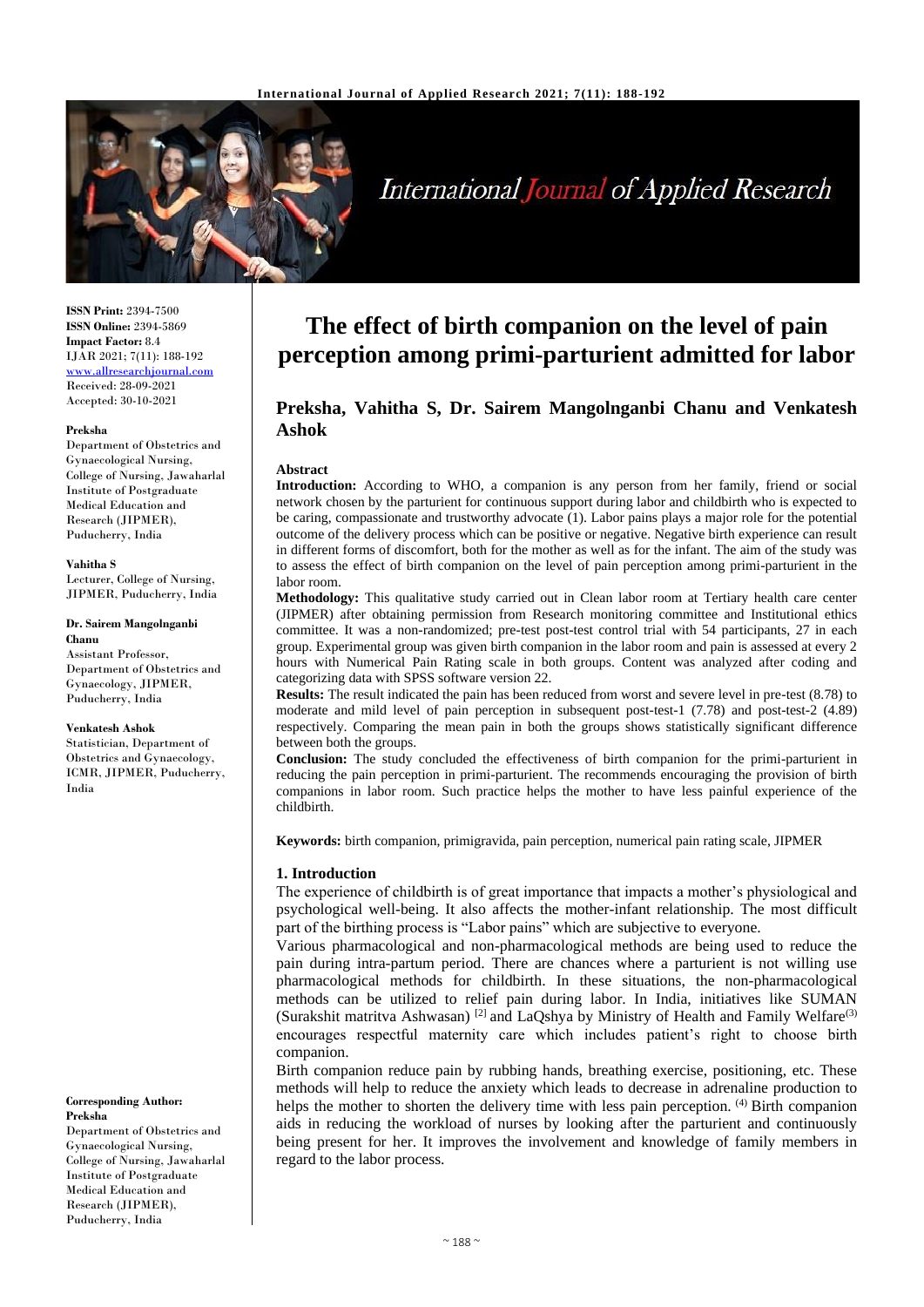A study to assess the effect of birth companion on the level of pain perception among primi-parturient admitted for labor.

## **3. Objectives**

- i. To assess the pain perception in the primi parturient in experimental group and control group.
- ii. To compare the pain perception in experimental group and control group.

## **4. Need of the Study**

Childbirth is a natural biological process which differs in each parturient. The primigravida experience more intense pain during labor as compared to multigravida mothers. It is important to conserve the experience of primigravida before getting worse and leading to potential psychological disorders. Labor companion, with her expertise and experience helps the primi-parturient to deliver the baby in a safe and natural way.

The need of the study are as follows:

- i. This study uses birth companion as a nonpharmacological method to reduce pain by rubbing hands, breathing exercise, positioning, etc. These methods will help to reduce the anxiety which leads to decrease in adrenaline production to helps the mother to shorten the delivery time with less pain perception  $[4]$ .
- ii. In implementing Respectful Maternity Care (RMC) by giving autonomy to the laboring patient to choose her birth companion. (5)
- iii. It gives a chance to enhance the family involvement and their understanding in the birthing process.
- iv. Birth companion aid in reducing the workload of nurses by looking after her parturient and continuously being present for her. In a tertiary-care hospital, the nursepatient ratio is unsatisfactory and the nurse posted in labor room is unable to fulfil the demands of all patients.

## **5. Review of Literature**

2011, Shiney. K studied the effectiveness of continuous support on level of pain perception during child birth among primi-parturient mothers in tertiary health center at Kanyakumari district. It was a quasi-experimental study design with 60 samples (30 in each group) chosen by nonprobability purposive sampling technique. In the experimental group, the pre-test level of pain score was 8.98 with standard deviation 0.56 and the post-test mean score was 5.57 with standard deviation 0.47. The calculated t value of 24.96 was statistically highly significant at p<0.001 level. So, from this study it was concluded that the pain perception was reduced after giving birth companion [6].

February 2018, Bonapace. J *et al.* did a systematic review has been done through Medline and PubMed to review the evidence relating to nonpharmacological approaches in the management of pain during labor and delivery to formulate recommendations for the usage of nonpharmacological approaches to pain management. They have summarized about labor companion as Continuous labor support, a part of nonpharmacological approaches to pain management during childbirth, reduces stress, fear, and anxiety, which in turn decreases the frequency of obstetrical interventions [7].

2019, Quintana. S.M performed a study to find out the Nonpharmacological Resources in Assisting Labor. 80

participants were involved in this randomized control trial. Experimental group received the combination of nonpharmacological methods according to cervical dilation. Visual analogue scale was used to measure pain. The author found that the non-pharmacological methods used are beneficial to reduce pain perception along with the routine care [8] .

## **6. Methodology**

- **i. Research approach:** Quantitative approach.
- **ii. Research design:** Non-randomized controlled trial pretest post-test design.
- **iii. Research setting:** Clean Labor Room (CLR), Department of Obstetrics and Gynaecology, Women and Children Hospital (WCH), JIPMER, Puducherry.

## **iv. Population**

- **Target population:** All the primi-gravida mothers admitted in the clean labor room (CLR), JIPMER.
- Accessible population: All the primi-gravida mothers with spontaneous vaginal delivery accompanied with birth companion meeting inclusion criteria at CLR, JIPMER hospital during the period of study.
- **Sample:** All women with spontaneous vaginal delivery at JIPMER accompanied with birth companion during the course of data collection (6 weeks). Fifty-four primi-gravida mothers were included as per inclusion and exclusion criteria. According to WCH statistics, the total number of deliveries per day are 40 but because of the pandemic (Covid-19) during the data collection period the number of deliveries per day reduced to 6 to 7. Among those primigravida mothers with spontaneous labor were 2-3.
- **Sample size calculation:** The sample size was calculated by using open epi version 3.01. With a 95% confidence interval and 90% power to detect a significant difference, 27 patients in each group were calculated (Total sample size is 54)
- **Sampling technique:** Purposive sampling technique.

## **v. Criteria for sample selection**

**Inclusion criteria:** Primi-gravida mothers  $\geq 18$  years of age with

- Gestational age 36 42 weeks
- Spontaneous labor.
- Primi gravida with singleton pregnancy in vertex presentation
- Active stage of labor ( $\geq$  4cms cervical dilatation)
- Female birth companion who has attended the training session of birth companion

#### **Exclusion criteria:** Primi-gravida mothers with

- Any chronic disease (DM, HTN) or has been developed in pregnancy.
- Any other maternal and fetal complication to her or to her baby
- Develops complications develop during at the time of delivery
- Epidural analgesia.

#### **vi. Conducting teaching sessions for Birth companion**

Two sessions to train birth companion were planned two weeks prior to the expected date of delivery but due to Global Pandemic (COVID-19) only one training session has been managed to provide teachings for the birth companion.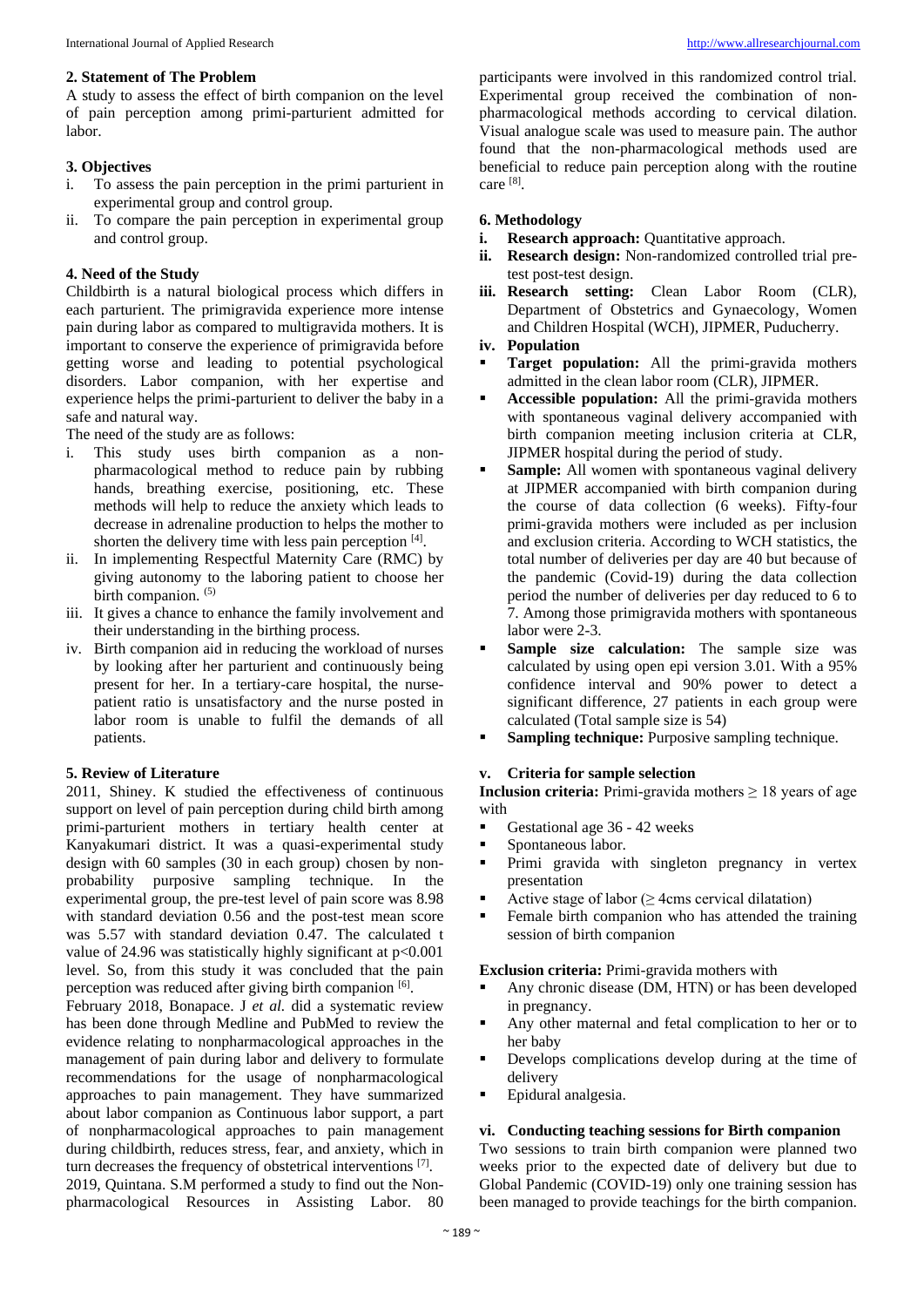The non-pharmacological methods taught to the companion and used by her to reduce the pain perception of the primiparturient includes:

- **Holding hands**
- Talking to the women
- Helping in positioning
- **IF** Inform mother about labor process and its outcome
- Wipes the sweat
- Rubs the thigh, back, legs
- **•** Present with the mother in the labor room
- Encourage the mother to take deep breath

#### **vii. Variables**

- Independent variables: Continuous support of Birth companion
- Outcome variables: Level of pain perception
- Confounding and interacting variables: Education of both primi parturient and birth companion
- Demographic variables:
- a. Age
- b. Type of family
- c. Family income
- d. Education
- e. Residence
- f. Occupation

#### **viii. Score interpretation of instrument**

- a. Demographic variables such as Age, Type of family, Family income, Education, residence and occupation will be analysed by percentage and mean.
- b. Outcome variable which is pain perception is measured by Numerical Pain Rating Scale and is analysed by Student t-test
- **ix. Reliability:** The reliability of the Numerical Pain Rating Scale (NPRS) was assessed for level of pain

perception during labor. It was done by inter-rater reliability method. The Spearmans Rank Correlation Co-efficient was used to calculate the reliability of this Numerical Pain rating Scale. The reliability value was found r=0.87 which shows that the tool is quite reliable.

- **x. Validity:** The data collection Performa has been validated by the experts from the Department of Obstetrics and Gynaecology, JIPMER and College of nursing.
- **xi. Ethical consideration:** Ethical consideration is obtained by the Institutional Ethical Committee (IEC) before data collection.
- **xii. Data collection procedure:** After ethical committee clearance from JIPMER Institutional Ethical Committee (IEC). Primi gravida were selected by purposive sampling method. The birth companion got training in at-least one session. Those laboring mothers who attended JIPMER labor room with birth companion who was trained already are included in the study group. Primi-gravida fulfilling the inclusion criteria but without a birth companion was taken in the control group.
- a. Demographic data of the primi gravida and birth companions collected. The level of pain is compared in each group at different point of time is assessed i.e., pain perception level at the time of admission with every 2 hours of labor. Then it is compared in both the groups. Pre-test was conducted in both the groups at the time of admission in Labor room. Birth companion is introduced in experimental group and control group got the routine care. Post-test is done for both the groups at 2nd and 4th hour after the pre-test. The level of pain is compared between both the groups and the association between pain perception and demographic data found.

#### **7. Results**

**Table 1:** Comparison of the Pre-test and post-test 1 and post-test 2 level of pain perception score among primi-parturient admitted for labor in experimental group. (n=27)

| <b>Test</b>             | Mean         | <b>Standard Deviaton</b> | <b>Mean Difference</b> | 't' Value<br><b>Paired t test</b> | df | <b>Value</b> |
|-------------------------|--------------|--------------------------|------------------------|-----------------------------------|----|--------------|
| Pre-test<br>Post-test 1 | 8.78<br>8.22 | 1.155<br>1.601           | 0.556                  | 2.155                             | 26 | $0.041*$     |
| Pre-test                | 8.78         | 1.155                    | 1.481                  | 2.757                             | 26 | $0.011*$     |
|                         | Post-test 2  | 7.3                      | 2.554                  |                                   |    |              |

Table -1: shows that, the mean score of effectiveness of birth companion on experimental group in the pre-test was 8.78  $\pm$  1.155, post- test 1 was 8.22 $\pm$ 1.601 and post-test 2 was 7.3 $\pm$ 2.554. The calculated paired 't' test value t = 2.155 shows statistically significant when comparing the Pre-test and post-test 1 value and when the mean score of pre-test is compared with mean score of post-test-2, the 't' value is statistically significant i.e.  $t = 2.757$  for experimental group.

**Table 2:** Comparison of the Pre-test and post-test 1 and post-test 2 level of pain perception score among primi-parturient admitted for labor in control group.  $(n=27)$ 

| <b>Level of Pain Perception</b> | <b>Test</b> | Mean | <b>Standard Deviaton</b> | <b>Mean Difference</b> | 't' Value<br><b>Paired t test</b> | df | 'p' Value |
|---------------------------------|-------------|------|--------------------------|------------------------|-----------------------------------|----|-----------|
|                                 | Pre-test    | 8.56 | 0.801                    | $-0.222$               | $-0.923$                          | 26 | 0.364     |
| Control                         | Post-test 1 | 8.22 | 1.155                    |                        |                                   |    |           |
| Group                           | Pre-test    | 8.56 | 0.801                    | $-0.407$               | $-1.49$                           | 26 | 0.148     |
|                                 | Post-test 2 | 8.96 | 1.16                     |                        |                                   |    |           |

\*-p < 0.05 significant

Table-2 shows that, the mean score of effectiveness of birth companion on control group in the pre-test was  $8.56 \pm$ 0.801, post- test 1 was  $8.78 \pm 1.155$  and post- test 2 was 8.96 $\pm$  1.160. The calculated paired 't' test value of t = -0.923 shows statistically not significant difference between

Comparison of the Pre-test and post-test 1 level and the mean score of pain in the pre-test was  $8.56 \pm 0.801$  and the mean score in the post- test 2 was 8.96± 1.160 when compared together the value of  $t = -1.490$  which shows statistically not significant.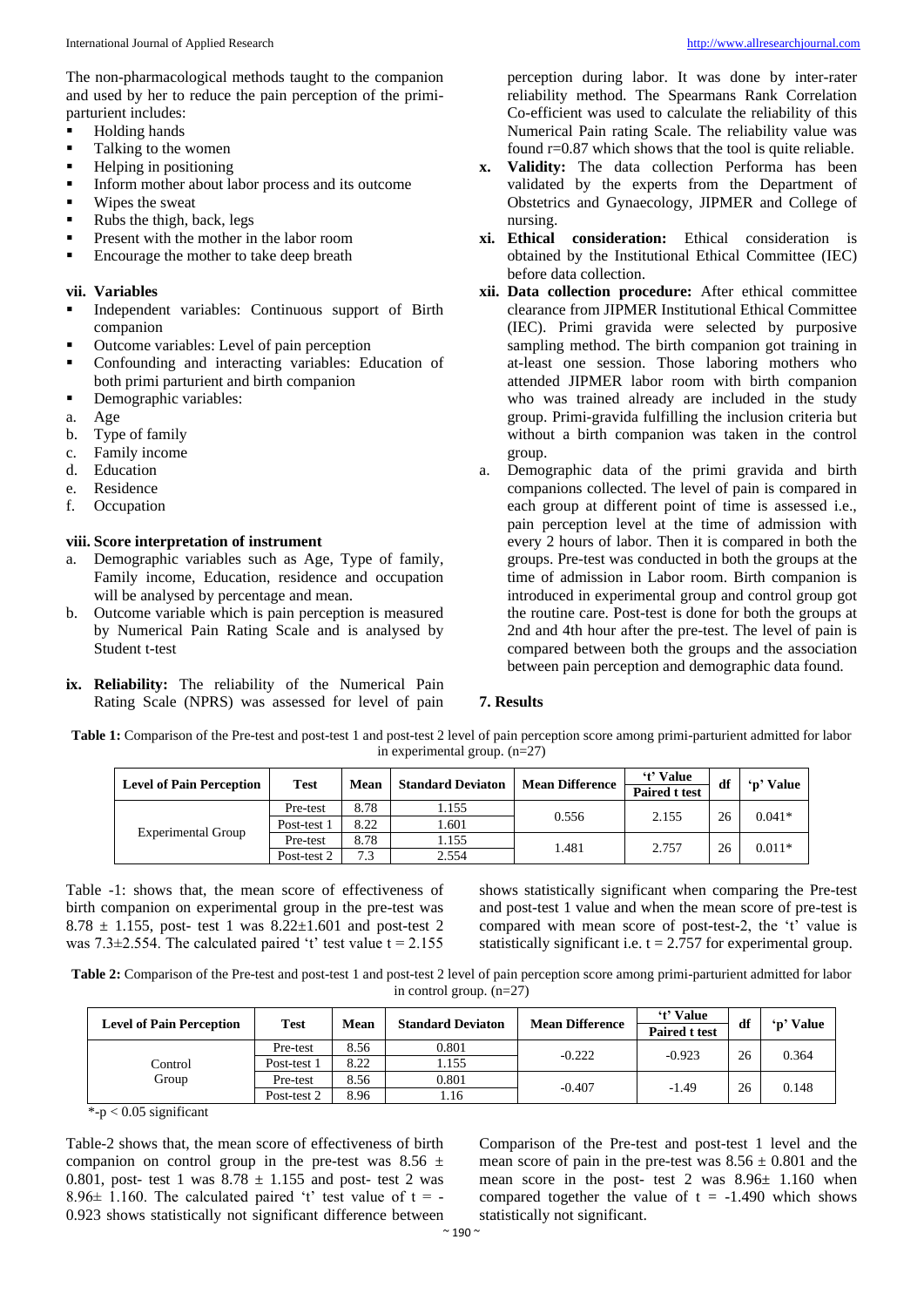| Table 3: Comparison of the effectiveness of birth companion on the level of pain perception among primi-parturient admitted for labor with |  |
|--------------------------------------------------------------------------------------------------------------------------------------------|--|
| experimental and control group. $(n=54)$                                                                                                   |  |

| Level of pain<br>perception | Group              | Mean | <b>Standard</b><br><b>Deviaton</b> | Mean<br><b>Difference</b> | 'T' Value Student T<br><b>Test</b> | Df | $\{p\}$<br><b>Value</b> |
|-----------------------------|--------------------|------|------------------------------------|---------------------------|------------------------------------|----|-------------------------|
| Pre-test                    | Experimental group | 8.78 | 1.155                              | 0.222                     | 0.822                              | 52 | 0.415                   |
|                             | Control group      | 8.56 | 0.801                              |                           |                                    |    |                         |
| Post-test-1                 | Experimental group | 8.22 | .601                               | $-0.556$                  | $-1.462$                           | 52 | 0.15                    |
|                             | Control group      | 8.78 | 1.155                              |                           |                                    |    |                         |
| Post-test-2                 | Experimental group | 7.3  | 2.554                              | $-1.667$                  | $-3.087$                           | 52 | $0.003*$                |
|                             | Control group      | 8.96 | 1.16                               |                           |                                    |    |                         |

Table -3 shows that, the mean score of effectiveness of birth companion on pre-test in the experimental group was  $8.78 \pm$ 1.155 and in the control group was 8.56± 0.801. The calculated independent 't' test value of  $t = 0.822$  shows statistically not significant difference. The mean score of effectiveness of birth companion on post-test 2 in the experimental group was  $7.30 \pm 2.554$  and in the control group was  $8.96 \pm 1.160$ . The calculated independent 't' test value of  $t = -3.087$  shows statistically significant difference between the experimental and control group level of pain perception score among primi-parturient admitted for labor.

**Table 4:** Comparison of the effectiveness of birth companion on the level of pain perception among primi-parturient admitted for labor with experimental and control group. (n=54)

| Group                     | <b>Pre-Test</b> |       | Post Test 1 |      | Post Test 2 |      | <b>Repeated Measures ANOVA</b> |
|---------------------------|-----------------|-------|-------------|------|-------------|------|--------------------------------|
|                           | <b>Mean</b>     | S.D   | Mean        | S.D  | Mean        | S.D  |                                |
| <b>Experimental Group</b> | 8.78            |       | 8.22        | . .6 | 72          | 2.55 | $F=5.548 P=0.016*$             |
| Control Group             | 8.56            | 0.801 | 8.78        | .155 | 8.96        | 1.16 | $F=1.074$ P = 0.345            |

Table-4: shows that the experimental group the mean level of pain perception score has been, 8.78, 8.22 and 7.30 at pre-test, post-test 1 and post-test 2 respectively. The mean values clearly indicate there is a reduction in the level of pain perception score from pre-test to post-test 2. When repeated measures ANOVA is applied, the significant pvalue (0.016) infers that reduction in the mean pain score is statistically significant. Thus, the intervention (birth companion) has been effective in reducing the level of pain perception among primi-parturient admitted for labor in experimental group

#### **8. Discussion**

The study findings were consistent with the study conducted by Ms. Shiney. K on finding the effectiveness of continuous labor support on the level of pain perception during childbirth. In the experimental group, observation 1 revealed that majority 96.67% had severe pain, in the observation 2 majority 66.67% had severe pain, in the observation 3 majority 19(63.33%) had moderate pain. In the control group, observation 1 revealed that 96.67% had severe pain, and the overall post-test level of pain shows that majority  $(100%)$  had severe pain in the control group  $[6]$ .

The study findings were resembled with the study done by Mosallam. M, *et al*, on assessing the effectiveness of continuous labor support compared with usual care. The post-test level of pain perception in the experimental group revealed that 62 percentage had severe pain and 38 percentage had moderate pain, and in the control group 91 percentage had excruciating pain and 9 percentage had severe pain.

When comparing the pain perception in experimental group and control group, the mean score of pain on pre-test in the experimental group was  $8.78 \pm 1.155$  and in the control group was 8.56± 0.801. Thus, both groups are comparable for post-tests. On post-test 2 i.e., 4 hours after the pre-test, the mean pain score experimental group was  $7.30 \pm 2.554$ and in the control group was  $8.96 \pm 1.160$  with independent

't' test value of  $t = -3.087$  shows statistically significant difference between mean pain in both the groups. This shows the longer the birth companion stays the more the pain is reduced in experimental group.

#### **9. Recommendations**

- 1. A similar study can be done in a different setting in PHCs or CHCs.
- 2. Large sample size must be taken to generalize the study results.
- 3. The effectiveness of birth companions can also be seen in the duration of the labor and positive effect on the mental health of the primi-parturient.
- 4. Effect of birth companion between primigravida and multi-gravida can be done as a comparative study.
- 5. Effect of birth companion on the level of anxiety can be assessed.

#### **10. Implications**

#### **10.1 In Nursing Service**

The birth companion aid to provide non-medical nonnursing care to the fellow parturient which will reduce the pain perception during labor. Thus, the workload of the nurse working in the labor room will reduce and helps the parturient to give a normal birth with less pain.

It gives the autonomy for the parturient to choose the companion. It also has other benefits like maintaining hydration level, safety, reducing the duration of labor, the chance of Cesarean section, etc.

#### **10.2 In Nursing Education**

Nursing education can take efforts to teach their students the effectiveness of birth companion to reduce the pain perception as a part of non-pharmacological methods to reduce pain during the labor. They can encourage the students to practice this method during the clinical experience and make them aware of patients right inside the labor room.